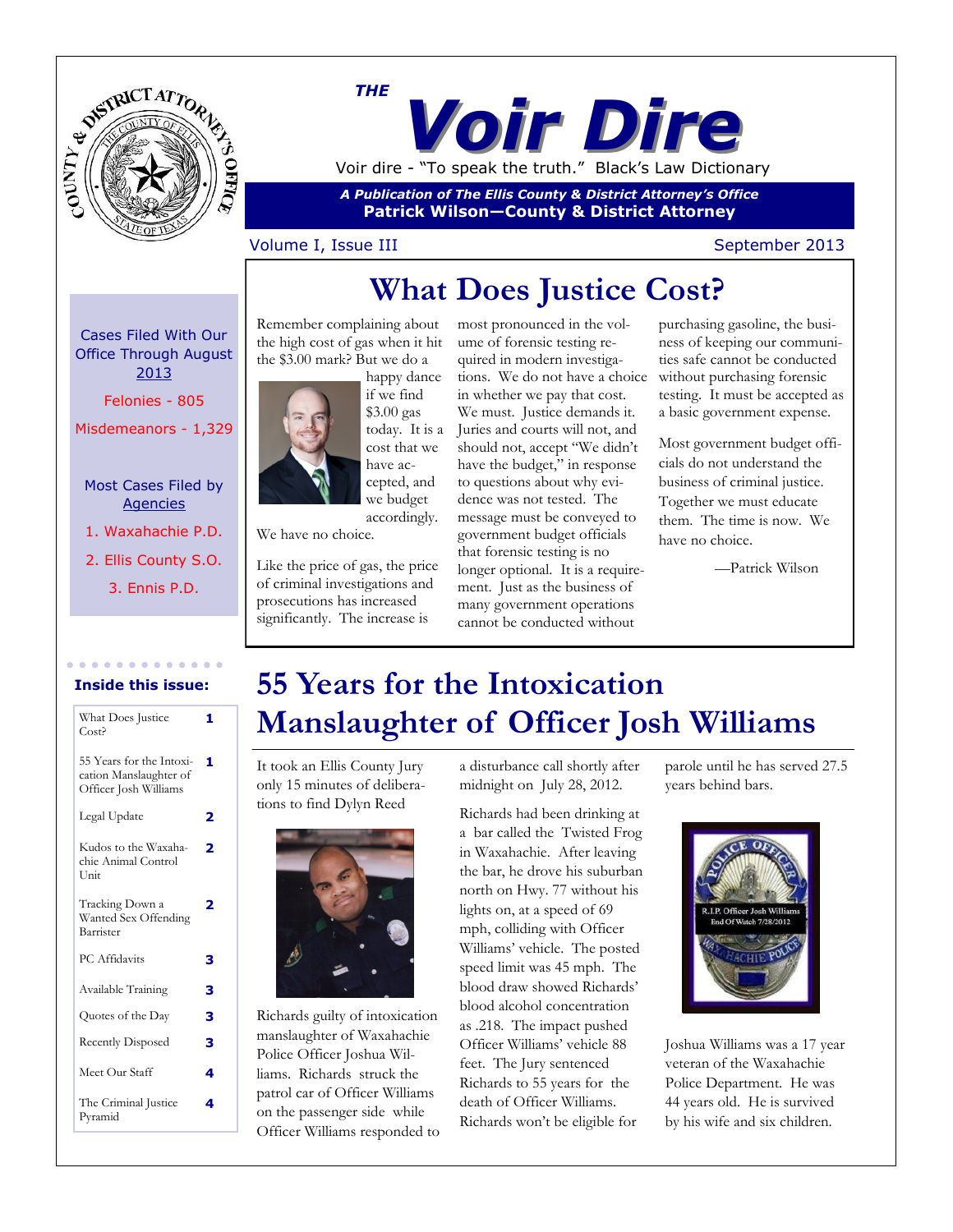# **Legal Update**

#### *[Chiarini v. State](http://www.search.txcourts.gov/SearchMedia.aspx?MediaVersionID=a7c5611c-5f97-4dba-b2e2-94cc0272f366&MediaID=87bb0f83-0748-47c9-bbcd-369c43ac505b&coa=%22%20+%20this.CurrentWebState.CurrentCourt%20+%20@%22&DT=Opinion)*

Defendant arrested for UCW for carrying his gun in the common area of the condominium complex. The Dallas Court of Appeals reversed the conviction and acquitted the Defendant because the condominium declaration stated such areas are owned in common by all owners of individual units.

#### *McClintock v. State*

Marijuana seized as a result of a warrantless dog sniff at the back door of a home should have been suppressed. Dog sniffs around the curtilage of the home are subject to the 4th Amendment and therefore require a search warrant. Houston Court of Appeals.



### **Kudos To The Waxahachie Animal Control Unit**

Animal cruelty cases have recently been the focus of media attention in Ellis County and have received strong verdicts by the community speaking out against such acts. These cases tend to demand more effort than normal from a prosecutorial stance due to proving criminal intent with respect to an animal that is considered a pet or economic benefit to the owner. In the most recent animal cruelty case, Waxahachie Animal Control did an exemplary job of putting together the pieces of a story involving almost 90 dogs and cats that were mistreated in a barn off of Ovilla Road.

After four days of testimony, a jury found the defendant guilty of each of nine counts of animal cruelty. The



Defendant was sentenced to one year in jail and fined \$4,000.00 for each of the nine counts. The jail sentences are to run concurrently. The Defendant received the absolute maximum punishment allowed for these offenses.

Although these cases are often tedious and time consuming, the effort police agencies and animal control authorities put into their investigation has proven yet again to be worth it to the citizens of Ellis County. For that effort and service, our office is truly grateful.

—— Seth McCloskey

## **Tracking Down A Wanted Sex Offending Barrister**

On April 10, 2006, local attorney James Leonard pleaded guilty to aggravated sexual assault of a child, indecency with a child by contact, and indecency with a child by exposure.



Leonard received probation for 10 years on each charge. In May of 2007, Leonard, who had previously tried to establish an international adoption

agency, absconded from the country. A warrant was issued for his arrest.

Investigator Bob Allwardt of the Ellis County & District Attorney's Office was tasked with finding Leonard. Working with the U.S. Marshall's Of-

fice and the F.B.I., Allwardt tracked his movements for more than four years. Leonard fled to Mexico and Central America. He flew into Mexico City, then traveled to El Salvador, then Costa Rica. He finally surfaced in Sambo Creek, Honduras. Financial records of Leonard's brother, a Houston lawyer, showed funds being funneled to Leonard in Central America.

Positive identification was made from a photo of Leonard taken at a local bar in Sambo Creek. A local contact in Honduras took the photo in the bar. Further validation of identification was obtained through local contacts in Honduras.

Arrangements were made with the Honduran government to extradite Leonard to the U.S. Leonard was asked to report to the U.S. Embassy in Honduras and was arrested upon reporting. He was extradited to Houston where Bob Allwardt had the privilege of personally delivering Leonard from Houston to the Ellis County Jail.

Leonard's probation was revoked. Judge Bob Carroll stacked the maximum sentences for all three charges: life, 20 years, and 10 years. For his hard work on the case Bob Allwardt received the Employee of the Year award from the Ellis County & District Attorney's Office.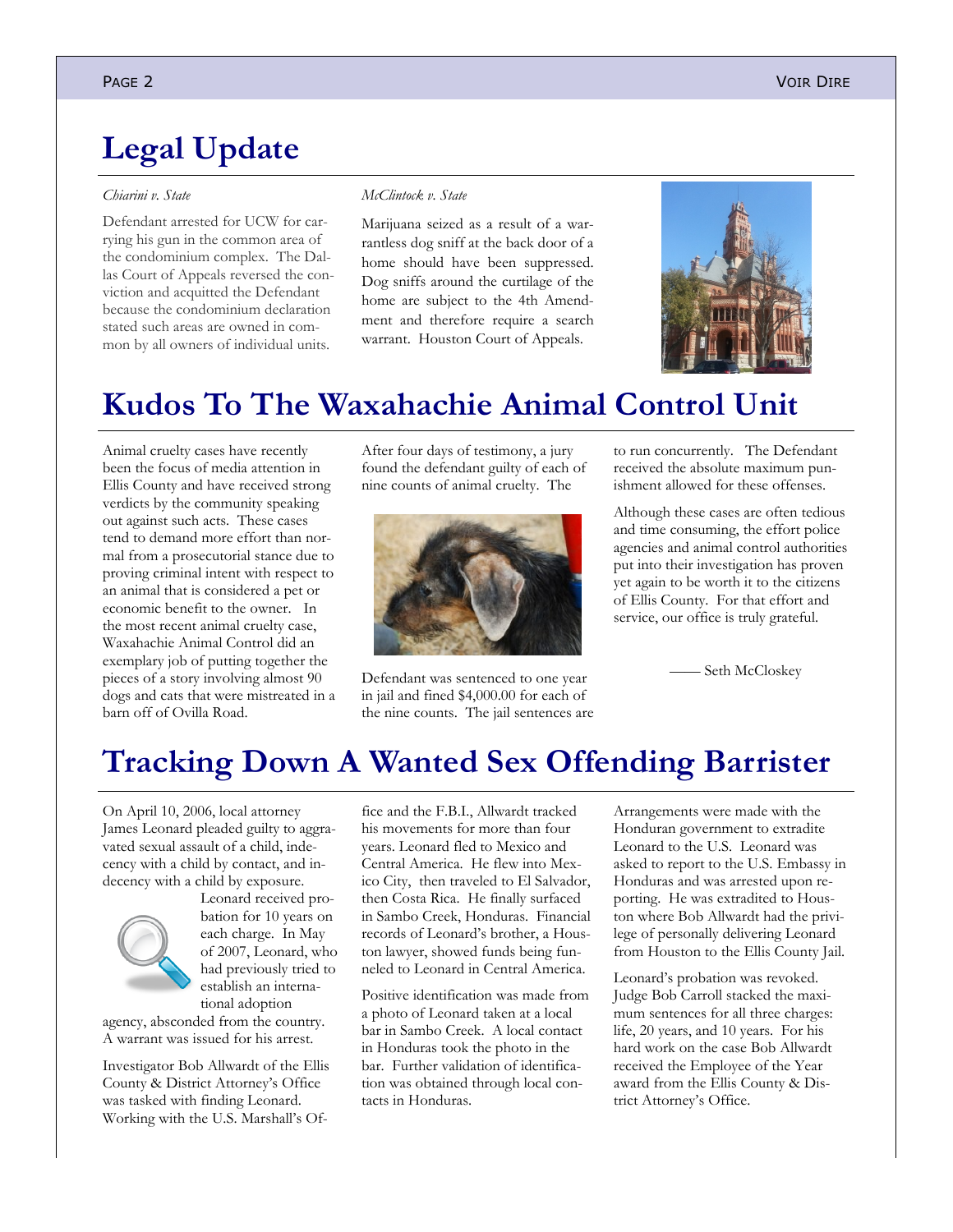#### VOLUME 1, ISSUE 2 PAGE 3

## **PC Affidavits**

A probable cause affidavit is a sworn statement by a law enforcement officer that describes a crime that has occurred and the facts that led the officer to the decision that the person in custody is the person who likely committed the crime. The PC affidavit is frequently used by prosecutors in court during a bond reduction hearing to establish probable cause. This avoids the prose-

cutor having to subpoena the officer to court for the hearing. If the prosecutor believes that the PC affidavit is lacking, this will likely result in the law enforcement officer being subpoenaed to court to testify about the facts that led up to the arrest of the defendant. If the Judge determines that there is insufficient evidence of probable cause, he will order the release of the defendant

without bond. Save yourself a trip to the courthouse and make sure that your affidavit contains: 1) a description of all the elements of the crime and 2) sufficient facts so that a person who has no knowledge of your investigation can figure out why the defendant was arrested for the crime.

—— Lindy Tober

# **Available Training**

The Ellis County & District Attorney's Office offers training sessions for any of our local law enforcement agencies. We will provide presentations and answer questions about the following topics, as well as any legal topics you find a need to discuss:

- Consensual Encounters, Reasonable Suspicion, & Probable Cause
- Report Writing
- Courtroom Testimony
- DWI
- Protective Orders

## **Quotes of the Day**

[Let me be clear about this. I don't have](http://www.brainyquote.com/quotes/quotes/k/keithricha360908.html)  [a drug problem. I have a police prob](http://www.brainyquote.com/quotes/quotes/k/keithricha360908.html)[lem.](http://www.brainyquote.com/quotes/quotes/k/keithricha360908.html)

—- [Keith Richards](http://www.brainyquote.com/quotes/authors/k/keith_richards.html)

[There's only two people in your life](http://www.brainyquote.com/quotes/quotes/j/jacknichol381459.html)  [you should lie to... the police and your](http://www.brainyquote.com/quotes/quotes/j/jacknichol381459.html)  [girlfriend.](http://www.brainyquote.com/quotes/quotes/j/jacknichol381459.html)

—- [Jack Nicholson](http://www.brainyquote.com/quotes/authors/j/jack_nicholson.html)

[Lawyers are the only persons in whom](http://www.brainyquote.com/quotes/quotes/j/jeremybent118455.html)  [ignorance of the law is not punished.](http://www.brainyquote.com/quotes/quotes/j/jeremybent118455.html) — [Jeremy Bentham](http://www.brainyquote.com/quotes/authors/j/jeremy_bentham.html)

A lawyer will do anything to win a case, sometimes he will even tell the truth. — Patrick Murray, American Politician

[The toilets at a local police station have](http://www.brainyquote.com/quotes/quotes/r/ronniebark326985.html)  [been stolen. Police say they have noth](http://www.brainyquote.com/quotes/quotes/r/ronniebark326985.html)[ing to go on.](http://www.brainyquote.com/quotes/quotes/r/ronniebark326985.html) —- [Ronnie Barker](http://www.brainyquote.com/quotes/authors/r/ronnie_barker.html)

Make crime pay. Become a lawyer. —- Will Rogers

dent) Juvenile Issues

CPS (when to report an inci-

If you are interested in any training opportunities or have any questions or requests, please contact:

Morgan Taylor at (972) 825-5035.

I busted a mirror and got 7 years bad luck, but my lawyer thinks he can get me 5.

—- Stephen Wright

Lawyer: One who protects us from robbers by taking away the temptation.

—- Henry Louis Mencken

[Anybody who thinks talk is cheap](http://www.brainyquote.com/quotes/quotes/f/franklinp157126.html)  [should get some legal advice.](http://www.brainyquote.com/quotes/quotes/f/franklinp157126.html) —- [Franklin P. Jones](http://www.brainyquote.com/quotes/authors/f/franklin_p_jones.html)

# **Recently Disposed**

**Ron Santos**, guilty of assault causing bodily injury with baseballs, **15 days + \$500 fine probated for 18 months**.

**Michelle Lehman**, cruelty to nonlivestock animal x 9, guilty on all counts, **365 days + \$4,000.00 fine on each, concurrent**.

**Ryan Mason**, guilty of possession of controlled substance with intent to deliver - habitual, **68 yrs**.

**Barbara Lee**, probation revoked on cruelty to livestock conviction, **120 days**.

**Dylyn Richards**, guilty of intoxication manslaughter of a police officer, **55 yrs**.

**Milton Brown,** guilty of possession of controlled substance with intent to deliver x 2 - habitual , **80 yrs + 20 yrs, stacked**.

**Anthony Martinez**, guilty of possession of controlled substance, **550 days**.

**Maria Hernandez** and **Ismael Moya** guilty of theft, **364 days probated for 2 yrs + \$1,500 fine**.

Couple found not guilty of aggravated kidnapping and sexual assault.

**Waylon Standmire**, guilty of aggravated assault, **15 yrs**.